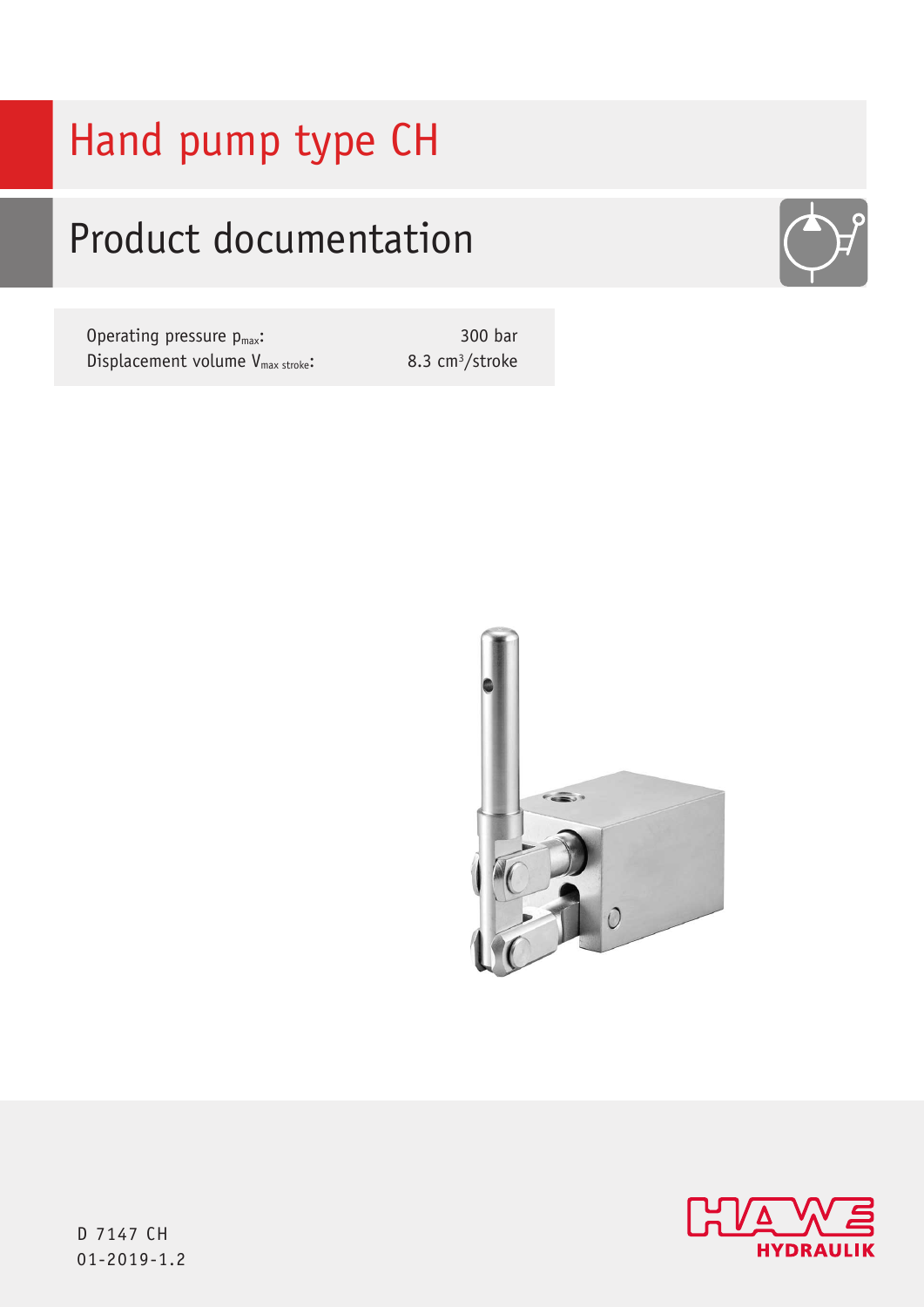

© by HAWE Hydraulik SE.

The reproduction and distribution of this document as well as the use and communication of its contents to others without explicit authorisation is prohibited.

Offenders will be held liable for the payment of damages.

All rights reserved in the event of patent or utility model applications.

Brand names, product names and trademarks are not specifically indicated. In particular with regard to registered and protected names and trademarks, usage is subject to legal provisions.

HAWE Hydraulik respects these legal provisions in all cases.

Printing date / document generated on: 12.02.2019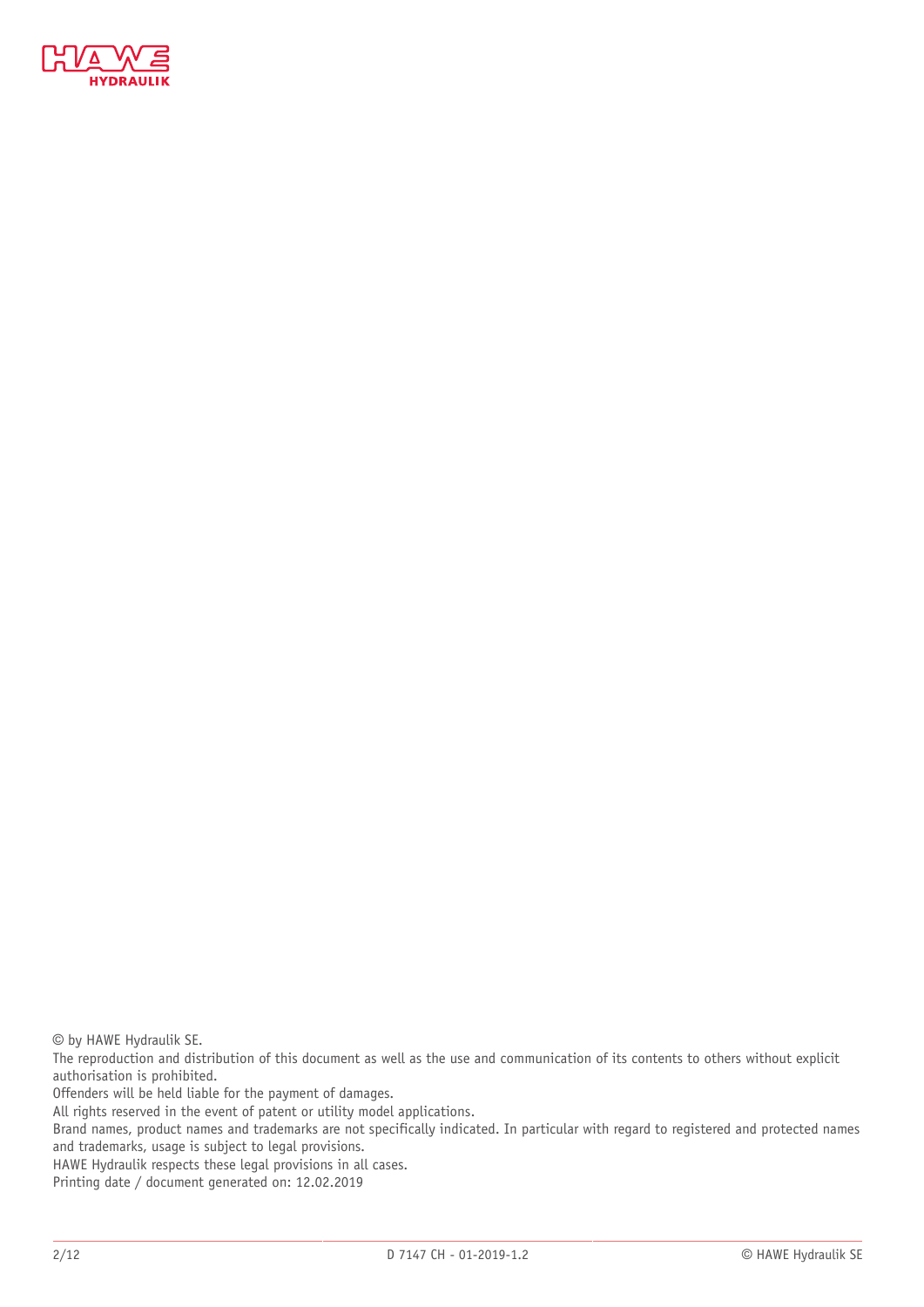

### **Contents**

| $\mathbf{1}$   |  |
|----------------|--|
| $\overline{2}$ |  |
| $\overline{3}$ |  |
| $\overline{4}$ |  |
| 4.1            |  |
| 4.2            |  |
| 5 <sup>1</sup> |  |
| 5.1            |  |
| 5.2            |  |
| 5.3            |  |
| 5.4            |  |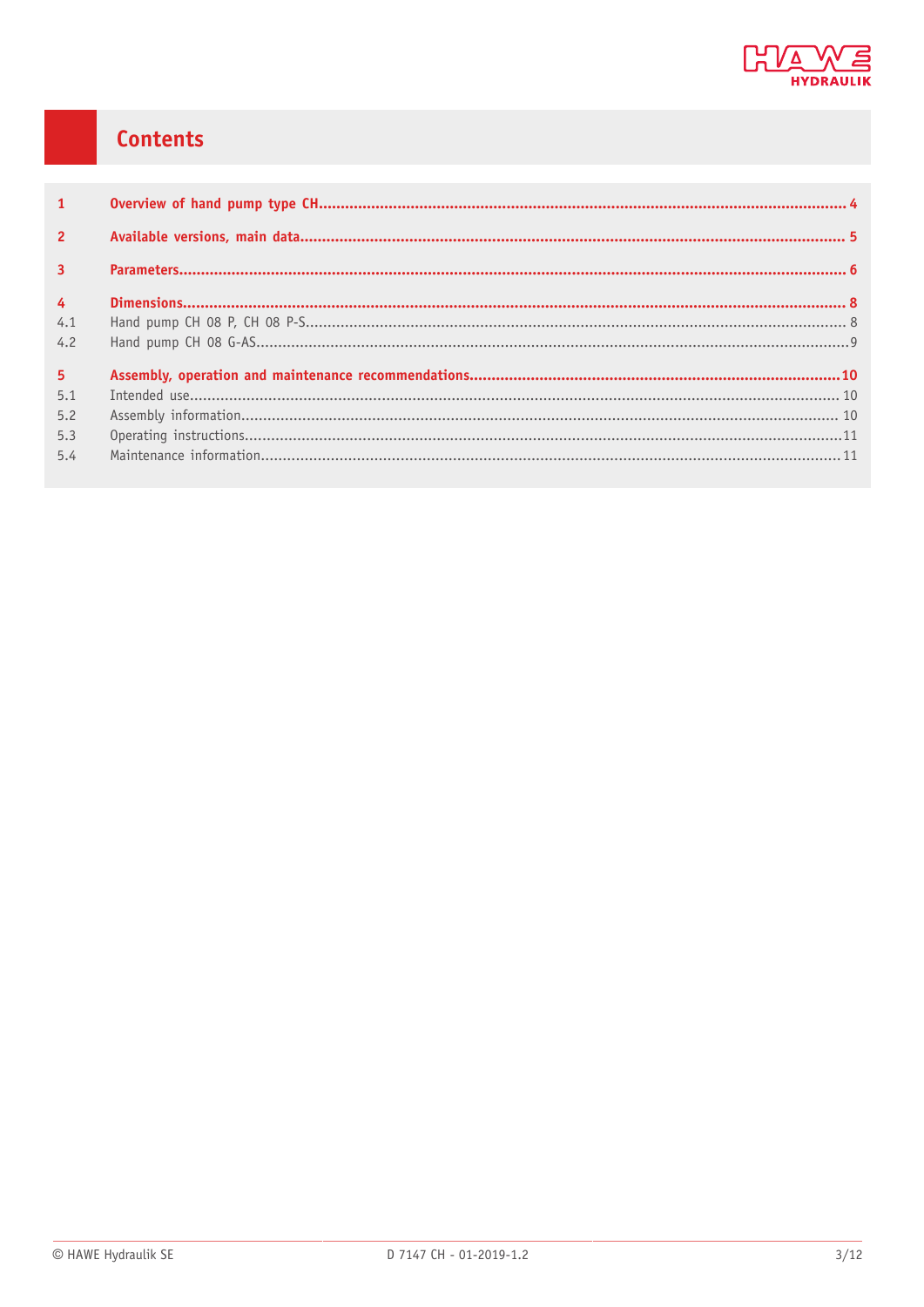

### <span id="page-3-0"></span>**1 Overview of hand pump type CH**



Hand pumps are a type of hydraulic pump. They generate a flow rate manually. The hand pump type CH is single acting. It draws oil in when the hand lever is moved in one direction and discharges it when the hand lever is moved in the opposite direction.

The hand pump type CH is available for pipe connection and manifold mounting.

### **Features** and **benefits:**

- Sturdy design
- Corrosion-resistant
- Zero-leakage pressure connection

#### **Intended applications:**

- Marine
- Mining equipment
- Wind turbines
- Fixture construction



*Hand pump type CH*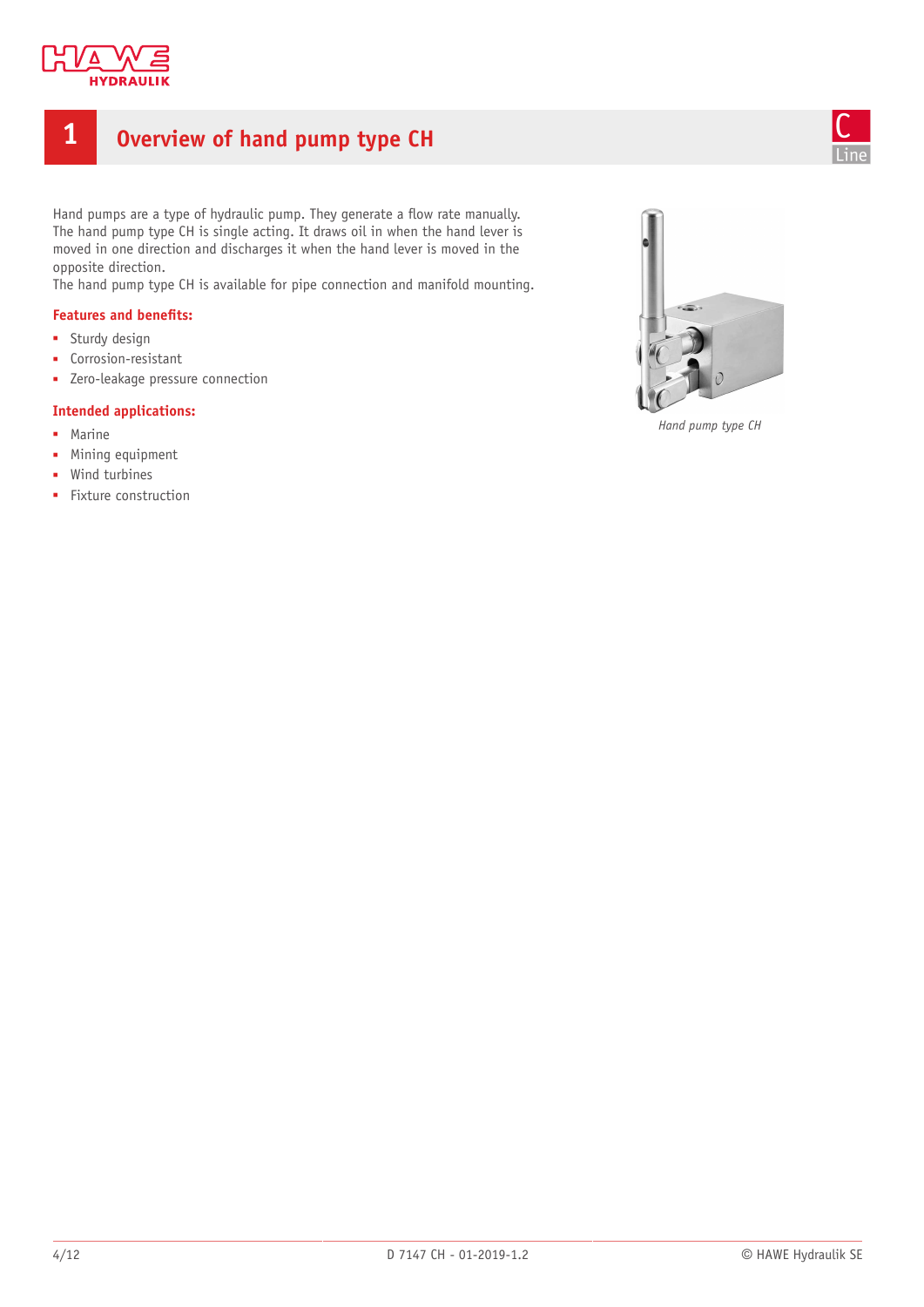

### <span id="page-4-0"></span>**2 Available versions, main data**







### **Order coding example:**

**CH 08 G-AS -200 Pressure setting** Pressure range: 50 to 300 bar **Basic type and size** Table 1 Basic type and size

#### **Table 1 Basic type and size**

| <b>Type</b>       | <b>Description</b> | Displacement Pressure<br>volume<br>V <sub>Stroke max</sub><br>(cm <sup>3</sup> /stroke) | $\mathbf{p}_{\text{max}}$<br>(bar) | <b>Additional functions</b>                               |
|-------------------|--------------------|-----------------------------------------------------------------------------------------|------------------------------------|-----------------------------------------------------------|
| <b>CH 08 P</b>    | Manifold mounting  | 8.3                                                                                     | 300                                | None                                                      |
| <b>CH 08 P-S</b>  |                    |                                                                                         |                                    | Pressure-limiting valve (tool adjustable)                 |
| <b>CH 08 G-AS</b> | Pipe connection    |                                                                                         |                                    | Pressure-limiting valve (tool adjustable) and drain valve |

### **f** NOTE

- Stroke: Hand lever from one end position into the other and back again
- Suction port able to bear up to 150 bar
- Pressure on connection S acts through the pump via connection P up to the connected consumer or to the directional valve connected between. The hand lever is pressed into the end position.

### **n** NOTE

Position of pressure-limiting valve

■ **Type CH 08 P-S:**

The pressure-limiting valve is located after the check valve on the pump side. The pressure-limiting valve protects against pressure that is too high, which could be caused by the pump.

It does not offer protection against an increase in pressure in the P line, caused by e.g. a temperature increase.

### ■ **Type CH 08 G-AS:**

The pressure-limiting valve is located before the check valve on the pump side.

It provides protection both for pressure increases through the pump as well as coming from the P line.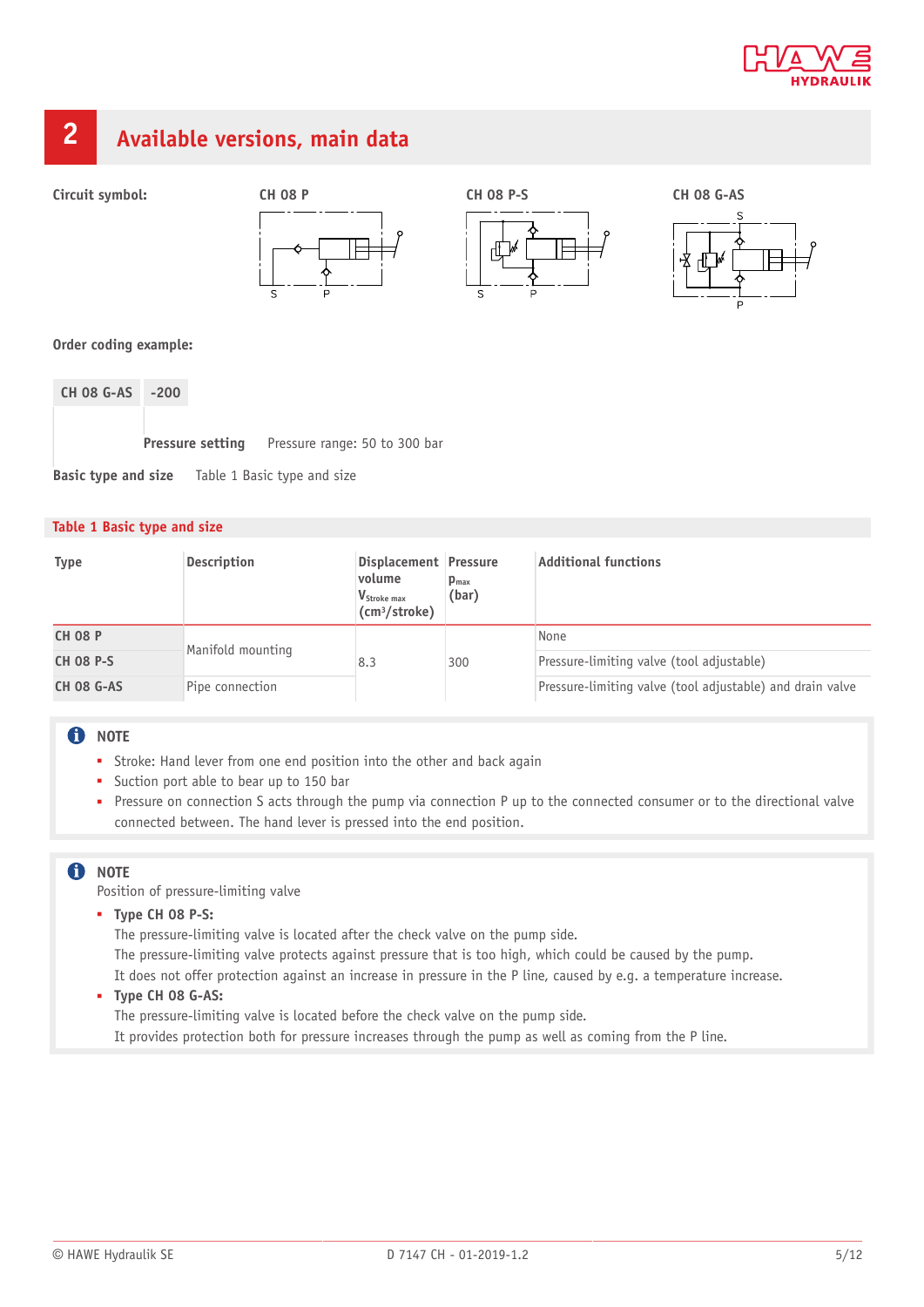

## <span id="page-5-0"></span>**3 Parameters**

### **General information**

| Designation                     | Hand pump                                                                                                                                                                                                                                                                                                                                                                                                       |
|---------------------------------|-----------------------------------------------------------------------------------------------------------------------------------------------------------------------------------------------------------------------------------------------------------------------------------------------------------------------------------------------------------------------------------------------------------------|
| <b>Design</b>                   | Open, single-acting                                                                                                                                                                                                                                                                                                                                                                                             |
| Model                           | Pipe connection or manifold mounting                                                                                                                                                                                                                                                                                                                                                                            |
| <b>Material</b>                 | Steel; nitrided valve housing, electrogalvanised sealing nuts and connection block, hardened<br>and ground functional inner parts<br>Pump housing: Nickel-zinc coating hardened<br>V <sub>2</sub> A                                                                                                                                                                                                             |
| <b>Installation position</b>    | As desired<br>Setting up: Keep suction line short.<br>Set up oil tank at the same level or higher than the suction ports. This prevents drainage of<br>the suction line at rest.                                                                                                                                                                                                                                |
| <b>Actuation torque [Nm]</b>    | 310 Nm (at 250 bar)                                                                                                                                                                                                                                                                                                                                                                                             |
| <b>Ports</b>                    | $P = pressure connection$<br>$S =$ suction port                                                                                                                                                                                                                                                                                                                                                                 |
| Hydraulic fluid                 | Hydraulic oil: according to part 1 to 3;<br>ISO VG 10 to 68 according to DIN ISO 3448<br>Viscosity limits: min. approx. 4, max. approx. 1500 mm <sup>2</sup> /s<br>opt. operation approx. 10 500 mm <sup>2</sup> /s.<br>Also suitable for biologically degradable hydraulic fluids type HEPG (polyalkylene glycol)<br>and HEES (synthetic ester) at operating temperatures up to approx. +70°C.                 |
| <b>Cleanliness level</b>        | ISO 4406<br>21/18/1519/17/13                                                                                                                                                                                                                                                                                                                                                                                    |
| <b>Temperatures</b>             | Ambient: approx. -40  +80°C, Fluid: -25  +80°C, Note the viscosity range!<br>Permissible temperature during start: -40°C (observe start-viscosity!), as long as the service<br>temperature is at least 20K higher for the following operation.<br>Biologically degradable pressure fluids: Observe manufacturer's specifications. By considera-<br>tion of the compatibility with seal material not over +70°C. |
| <b>Pressure and flow rate</b>   |                                                                                                                                                                                                                                                                                                                                                                                                                 |
| <b>Operating pressure</b>       | $p_{max}$ = 300 bar<br>Suction port $p_s < 150$ bar                                                                                                                                                                                                                                                                                                                                                             |
| Displacement volume             | $Va = 8.3$ ccm                                                                                                                                                                                                                                                                                                                                                                                                  |
| <b>Static overload capacity</b> | Pressure connection P: approx. 2 x p <sub>max</sub> (600 bar)                                                                                                                                                                                                                                                                                                                                                   |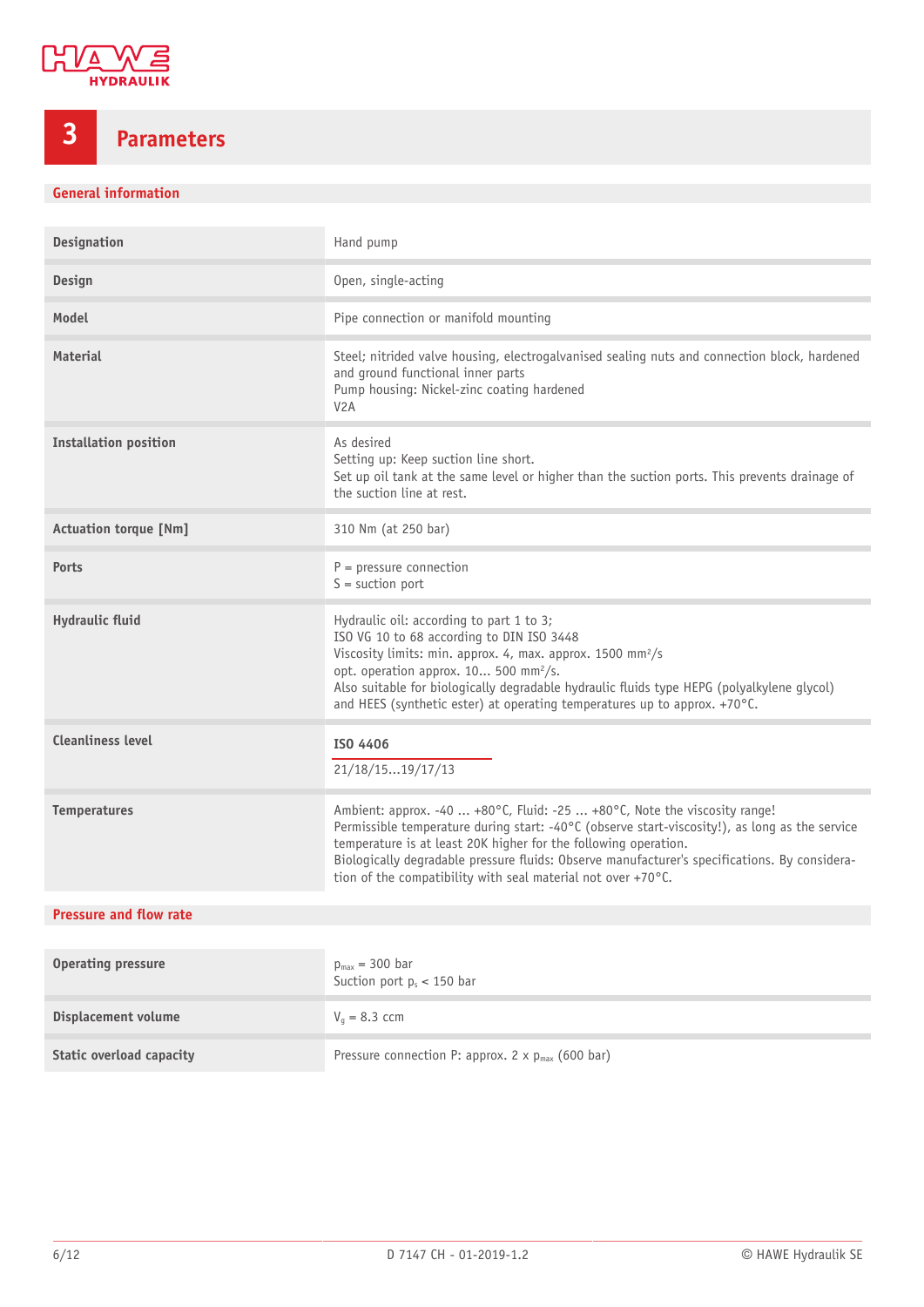

### **Weight**

| Type           |            |
|----------------|------------|
| <b>CH 08 P</b> | $= 2.3$ kg |
| CH 08 P-S      | $= 2.3$ kg |
| CH 08 G-AS     | $= 3.0$ kg |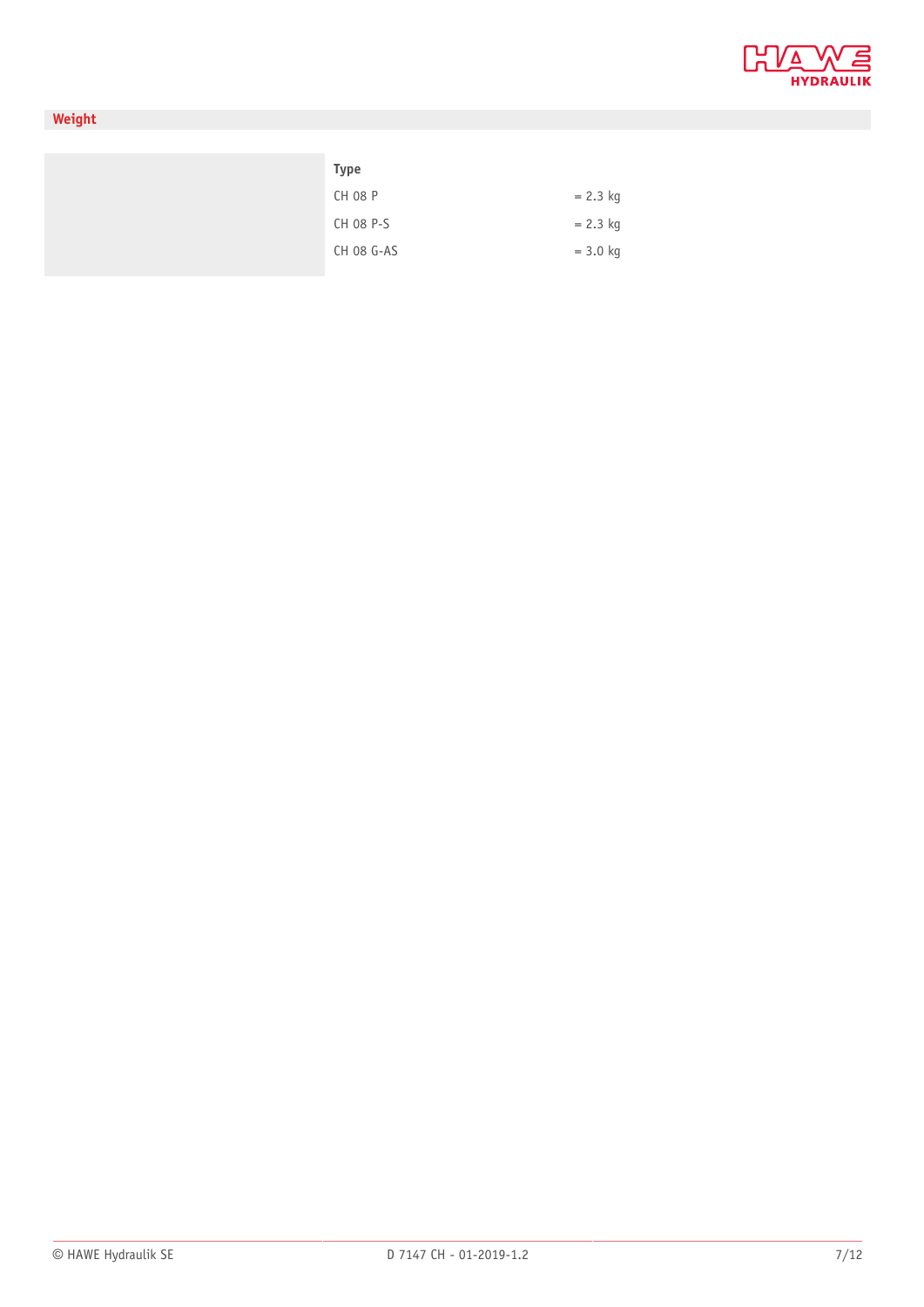

### <span id="page-7-0"></span>**4 Dimensions**

<span id="page-7-1"></span>All dimensions in mm, subject to change.

### **4.1 Hand pump CH 08 P, CH 08 P-S**





1 Pressure-limiting valve, only for type CH 08 P-S

### **Base plate hole pattern**





Sealing of the ports:

|     | $0$ -ring |
|-----|-----------|
| P.S | 14x1.6    |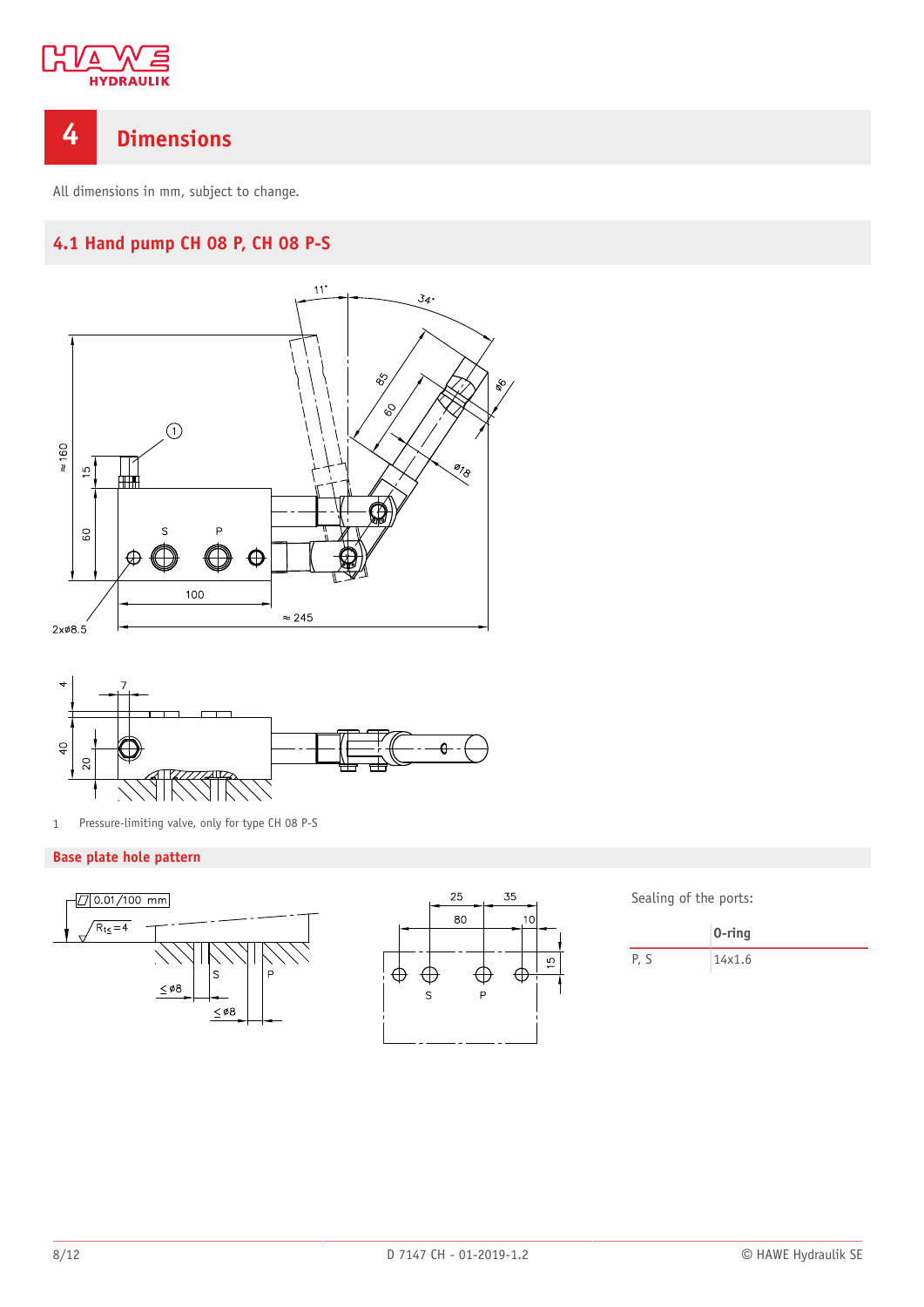

### <span id="page-8-0"></span>**4.2 Hand pump CH 08 G-AS**







- 1 Centring pin
- 2 Knob for drain valve
- 3 Pressure setting

|   | Port (ISO 228-1) (BSPP) |
|---|-------------------------|
|   | G <sub>3/8</sub>        |
| D | $G$ 1/4                 |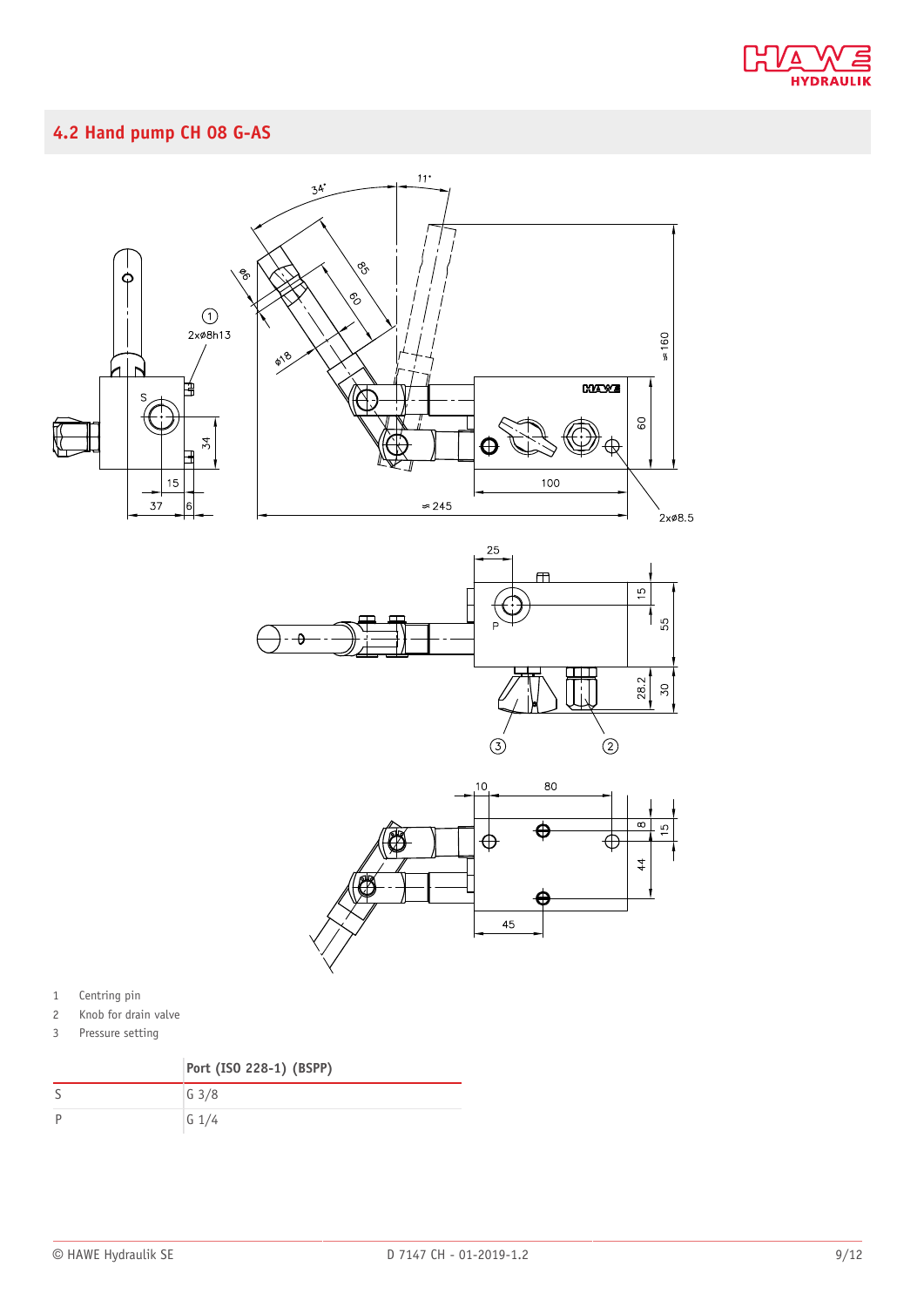

### <span id="page-9-0"></span>**5 Assembly, operation and maintenance recommendations**

### <span id="page-9-1"></span>**5.1 Intended use**

This product is intended exclusively for hydraulic applications (fluid technology).

The user must observe the safety measures and warnings in this documentation.

#### **Essential requirements for the product to function correctly and safely:**

- All information in this documentation must be observed. This applies in particular to all safety measures and warnings.
- The product must only be assembled and put into operation by qualified personnel.
- The product must only be operated within the specified technical parameters. The technical parameters are described in detail in this documentation.
- The operating and maintenance manual of the components, assemblies and the specific complete system must also always be observed.

#### **If the product can no longer be operated safely:**

- 1. Remove the product from operation and mark it accordingly.
- <span id="page-9-2"></span>✓ It is then not permitted to continue using or operating the product.

### **5.2 Assembly information**

The product must only be installed in the complete system with standard and compliant connection components (screw fittings, hoses, pipes, fixtures etc.).

The product must be shut down correctly prior to dismounting (in particular in combination with hydraulic accumulators).

### **DANGER**

**Risk to life caused by sudden movement of the hydraulic drives when dismantled incorrectly!** Risk of serious injury or death.

- Depressurise the hydraulic system.
- Perform safety measures in preparation for maintenance.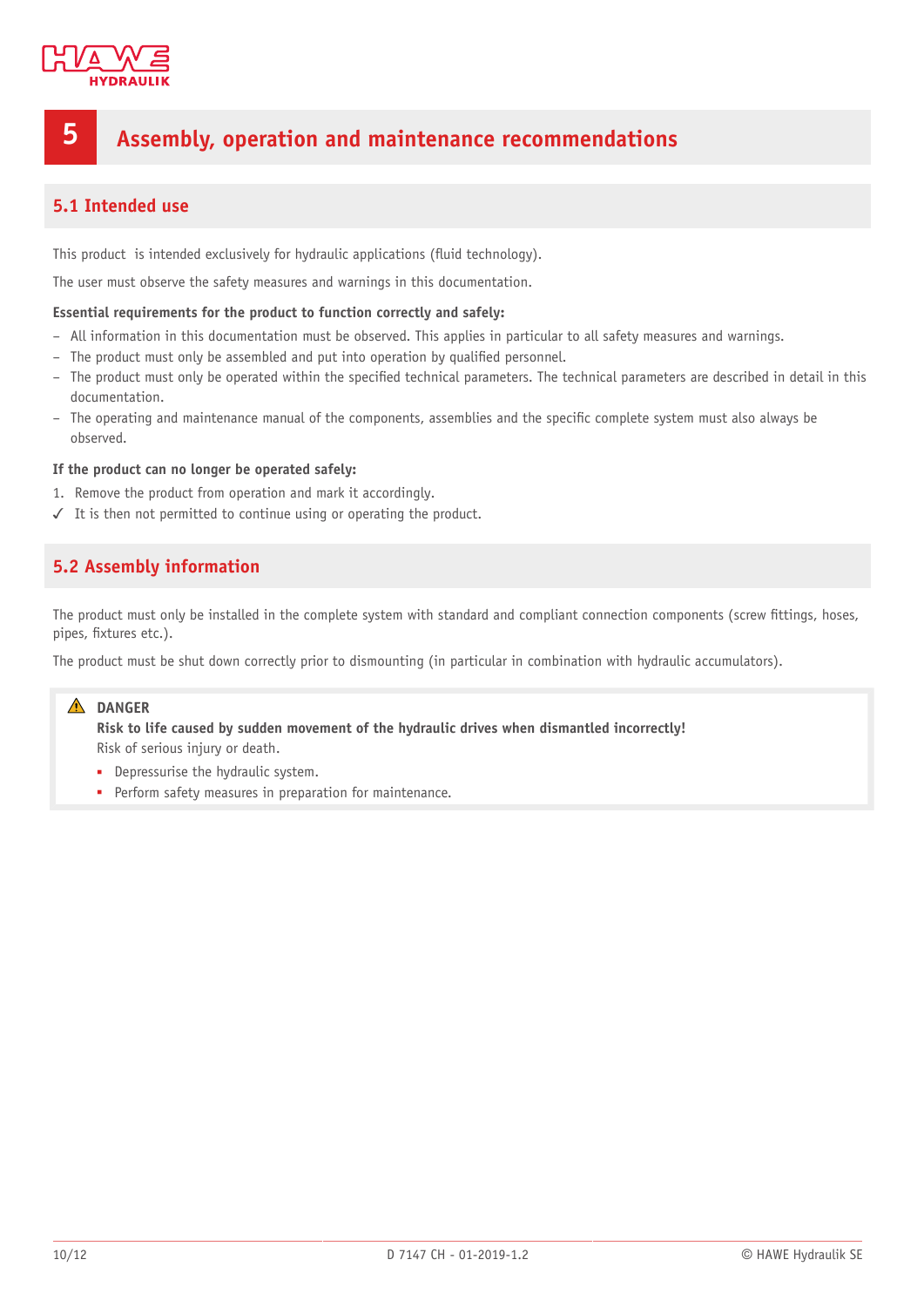

### <span id="page-10-0"></span>**5.3 Operating instructions**

#### **Note** product configuration and pressure / flow rate

The statements and technical parameters in this documentation must be strictly observed. The instructions for the complete technical system must also always be followed.

### **f** NOTE

- Read the documentation carefully before usage.
- The documentation must be accessible to the operating and maintenance staff at all times.
- Keep documentation up to date after every addition or update.

#### **Purity** and **filtering** of the hydraulic fluid

Fine contamination can significantly impair the function of the hydraulic component. Contamination can cause irreparable damage.

#### **Examples of ne contamination include:**

- Metal chips
- Rubber particles from hoses and seals
- Dirt due to assembly and maintenance
- Mechanical debris
- $-$  Chemical ageing of the hydraulic fluid

#### **C** NOTE

Fresh hydraulic fluid from the drum does not always have the highest degree of purity. Under some circumstances the fresh hydraulic fluid must be filtered before use.

Adhere to the cleanliness level of the hydraulic fluid in order to maintain faultless operation. (also see cleanliness level in Chapter 3, ["Parameters"\)](#page-5-0).

<span id="page-10-1"></span>Additionally applicable document: [D 5488/1](http://downloads.hawe.com/5/4/D54881-en.pdf) Oil recommendations

### **5.4 Maintenance information**

For hand pump type CH, the drive (lever mechanism) is outside the housing (suction chamber). As such, occasional cleaning and lubrication is necessary.

Conduct a visual inspection at regular intervals, but at least once per year, to check if the hydraulic connections are damaged. If external leakages are found, shut down and repair the system.

Clean the device surface of dust deposits and dirt at regular intervals, but at least once per year.